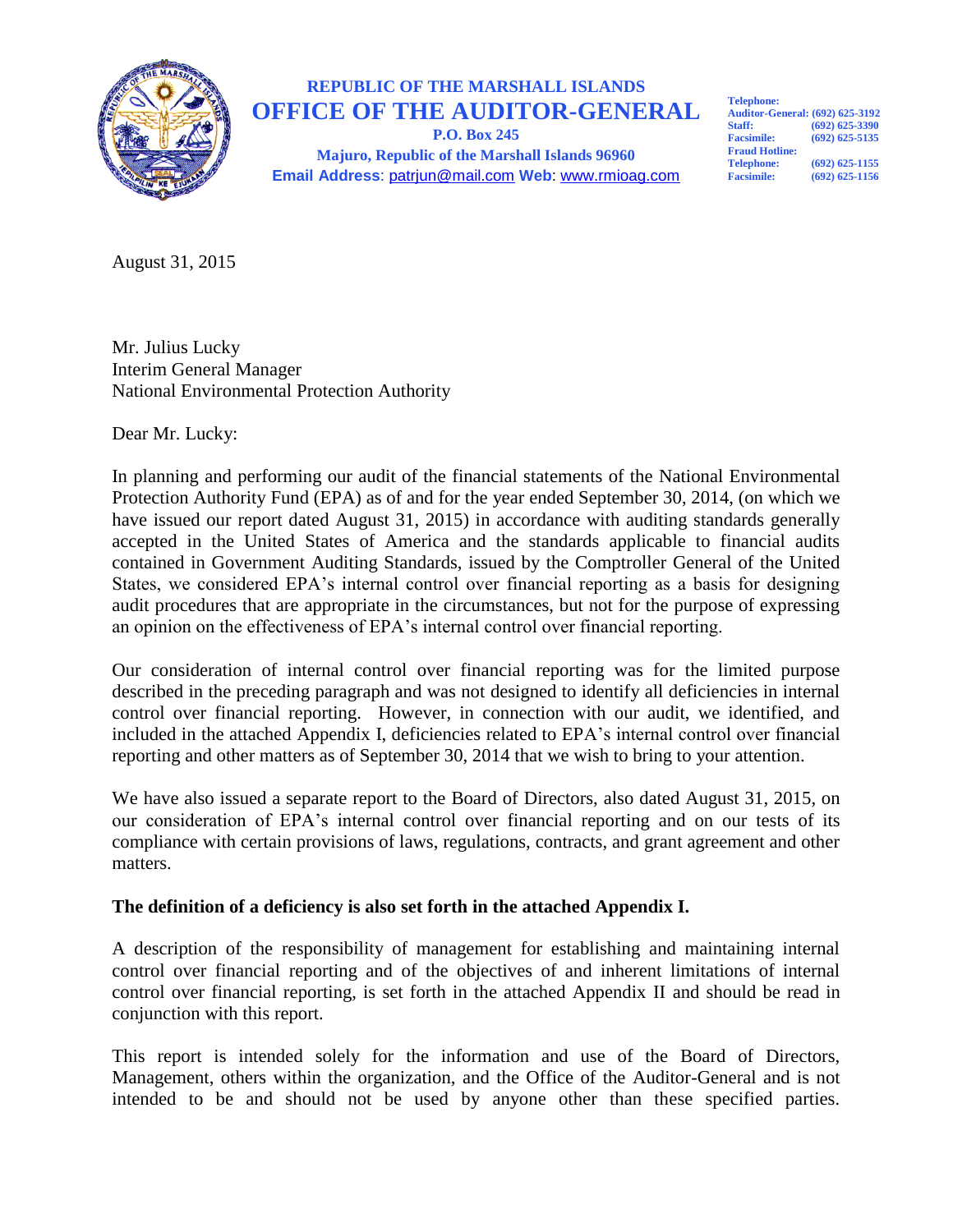We will be pleased to discuss the attached comments with you and, if desired, to assist you in implementing any of these suggestions.

We wish to thank the staff and management of EPA for their cooperation and assistance during the course of this audit.

Very truly yours, Junior Patrick Audi**f**or-General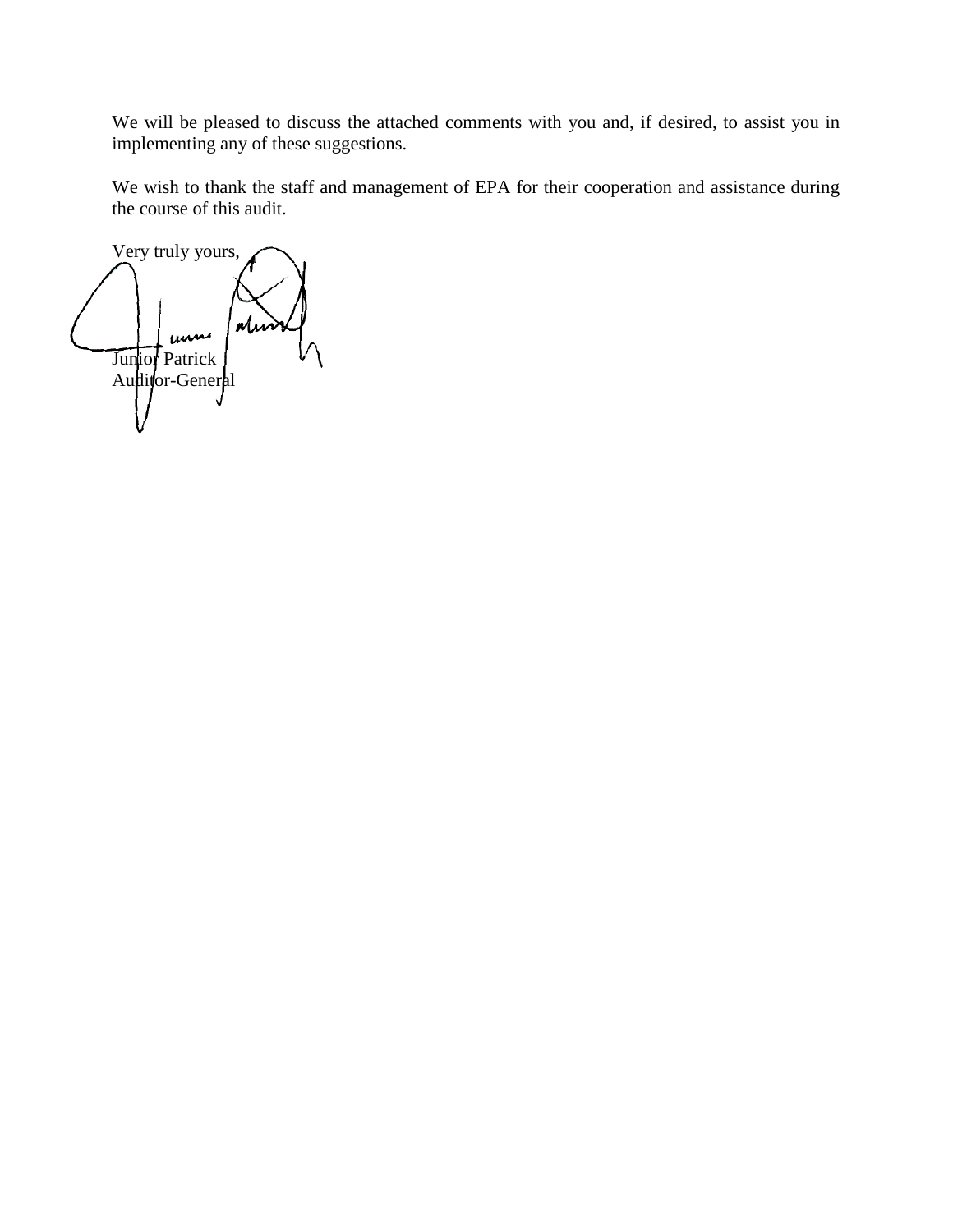## **SECTION I – CONTROL DEFICIENCIES**

We identified, and have included below, control deficiencies involving EPA's internal control over financial reporting as of September 30, 2014 that we wish to bring to your attention:

#### **(1) Collection of Fees**

Collection of fees for services rendered should be collected in a timely manner. Out of the thirteen (13) items that we selected for revenues testing, we noted invoice no 803-14 was issued to a certain company dated 7/16/2014 for \$250 for bakery and water testing annual fee, however, no payment has been received as of the date of our fieldwork on 4/27/2015. We recommend that service fees be collected in a timely manner.

## **(2) Employee Receivable**

Payments received from employees to pay off their accounts should be posted to their accounts. During our audit, we noted a payment of \$167 from one employee that never got posted to his account. This is due to the fact that individual accounts were not set up in the accounts receivable module but were accounted for in the general ledger. We recommend that employee accounts be set up in the accounts receivable module of the Quickbooks Accounting software in order for transactions to be posted properly.

#### **SECTION II – DEFINITIONS**

The definition of a deficiency that is established in AU 325, *Communicating Internal Control Related Matters Identified in an Audit*, is as follows:

A deficiency exists when the design or operation of a control does not allow management or employees, in the normal course of performing their assigned functions, to prevent, or detect and correct misstatements on a timely basis. A deficiency in design exists when (a) a control necessary to meet the control objective is missing or (b) an existing control is not properly designed so that, even if the control operates as designed, the control objective would not be met. A deficiency in operation exists when (a) a properly designed control does not operate as designed, or (b) the person performing the control does not possess the necessary authority or competence to perform the control effectively.